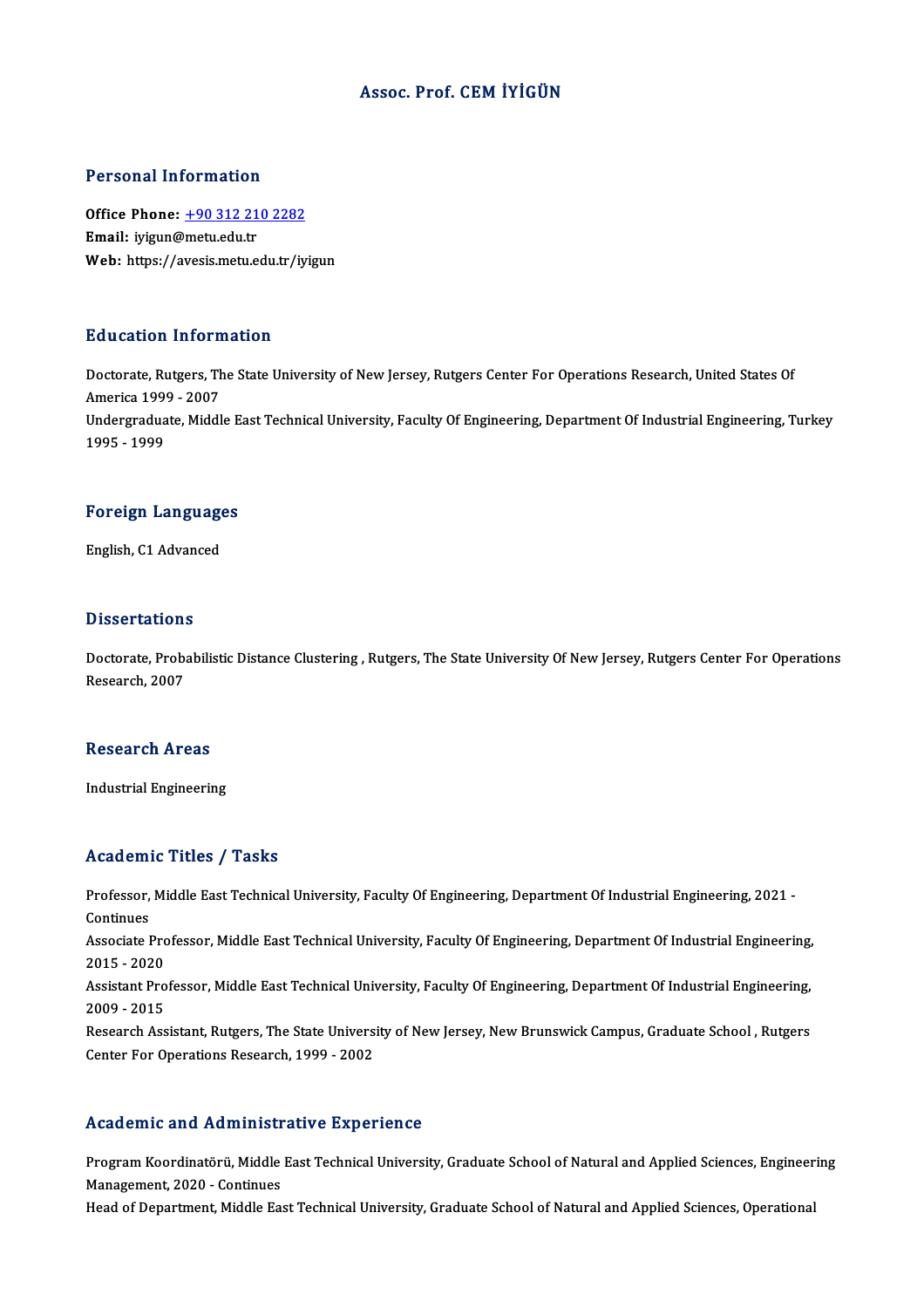Research,2017 -2020 Deputy Head of Department, Middle East Technical University, Faculty of Engineering, Department of Industrial Engineering,2017 -2020

#### Courses

Systems and Organization, Postgraduate, 2019 - 2020

#### Advising Theses

Advising Theses<br>İyigün C., Süral H., An evolutionary algorithm to the two-echelon location routing problems with hard time windows,<br>Restanaduate M.MÜSLİM(Student), 2021 rra vising "Incoco"<br>İyigün C., Süral H., An evolutionary algorit<br>Postgraduate, M.MÜSLİM(Student), 2021<br>İyigün C. K median slustaring algorithme i İyigün C., Süral H., An evolutionary algorithm to the two-echelon location routing problems with hard<br>Postgraduate, M.MÜSLİM(Student), 2021<br>İyigün C., K-median clustering algorithms for time series data, Postgraduate, G.Yİ Postgraduate, M.MÜSLİM(Student), 2021<br>İyigün C., K-median clustering algorithms for time series data, Postgraduate, G.YİĞİT(Student), 2021<br>Tural M. K. , İyigün C., Dimension reduction for tree-structured data, Postgraduate

İyigün C., K-median clustering algorithms for time series data, Postgraduate, G.YİĞİT(Student), 2021

Tural M. K. , İyigün C., Dimension reduction for tree-structured data, Postgraduate, E.DURAK(Student), 2021<br>İyigün C., Two-Mode Probabilistic Distance Clustering, Postgraduate, Y.CANER(Student), 2021<br>İyigün C., Süral H., L İyigün C., Two-Mode Probabilistic Distance Clustering, Postgraduate, Y.CANER(Student), 2021<br>İyigün C., Süral H., Location-routing and synchronization problems in city logistics, Doctorate, M.SALEH(Student), 2020<br>İyigün C., İyigün C., Süral H., Locatio<br>İyigün C., Durahim A. O. , S<br>C.MERVE(Student), 2019<br>İyigün C. Miyod integer pı İyigün C., Durahim A. O. , SPAM DETECTION BY USING NETWORK AND TEXT EMBEDDING APPROACHES, Postgraduate,<br>C.MERVE(Student), 2019<br>İyigün C., Mixed integer programming and heuristics approaches for clustering with cluster-base

Postgraduate, S.ÖNEN(Student), 2019 İyigün C., Mixed integer programming and heuristics approaches for clustering with cluster-based feature selection,<br>Postgraduate, S.ÖNEN(Student), 2019<br>İYİGÜN C., A Unified Approach for Center-Based Clustering Problems on

Postgraduate, S.ÖNEN(Student), 2019<br>İYİGÜN C., A Unified Approach for Center-Based Clustering Problems on Networks, Postgraduate, D.İPEK(Student)<br>İYİGÜN C., ÖZDEMİREL N. E. , Optimization Approaches for Classification and iYiGÜN C., A Unified Approach for Center-Based Clus<br>iYiGÜN C., ÖZDEMİREL N. E. , Optimization Approach<br>Hyperboxes, Doctorate, D.AKBULUT(Student), 2019<br>Süral H. İrigün G. Open leen reverse logistics netvol IYIGÜN C., ÖZDEMIREL N. E. , Optimization Approaches for Classification and Feature Selection Using Overlapping<br>Hyperboxes, Doctorate, D.AKBULUT(Student), 2019<br>Süral H., İyigün C., Open-loop reverse logistics network desig

Süral H., İyigün C., Open-loop reverse logistics network design of waste of electric and electronic equipment by Süral H., İyigün C., Open-loop reverse logistics network design of waste of electric and electronic equipment by<br>consideration of hazardous materials, Postgraduate, T.MOHAMMADI(Student), 2019<br>İYİGÜN C., ÖZDEMİREL N. E. , N

consideration of hazardous materials, Postgraduate, T.MO<br>IYIGÜN C., ÖZDEMİREL N. E. , Neighborhood construction-b<br>feature selection, Postgraduate, C.ALAKUŞ(Student), 2018<br>IVICÜN C. Feature veighting problem in K nearest pe İYİGÜN C., ÖZDEMİREL N. E. , Neighborhood construction-based multi-objective evolutionary clustering algoritl<br>feature selection, Postgraduate, C.ALAKUŞ(Student), 2018<br>İYİGÜN C., Feature weighting problem in K-nearest neigh feature selection, Postgraduate, C.ALAKUŞ(Student), 2018<br>İYİGÜN C., Feature weighting problem in K-nearest neighbor classifier, Postgraduate, N.GÜLEÇ(S<br>İYİGÜN C., Time series classification using deep learning, Postgraduat

İYİGÜN C., Feature weighting problem in K-nearest neighbor classifier, Postgraduate, N.GÜLEÇ(Student), 2017<br>İYİGÜN C., Time series classification using deep learning, Postgraduate, P.UMUT(Student), 2016<br>İYİGÜN C., Time ser İYİGÜN C., Time series classification using deep learning, Postgraduate, P.UMUT(Student), 2016<br>İYİGÜN C., Time series classification using deep learningTime series classification using deep learning, Postgraduate,<br>P.Umut(S IYİGÜN C., Time series classification using deep learningTime series classification using deep learning, Postgr<br>P.Umut(Student), 2016<br>IYİGÜN C., A statistical approach to job matching problem via difference metrics and dat

P.Umut(Student), 2016<br>İYİGÜN C., A statistical ap<br>A.FATİH(Student), 2016<br>PAYINDIP 7-P. İVİÇÜN ( IYIGÜN C., A statistical approach to job matching problem via difference metrics and data mining, Doct<br>A.FATİH(Student), 2016<br>BAYINDIR Z. P. , İYİGÜN C., A Genetic algorithm for healthcare facility location problem, Postgr

A.FATİH(Student), 2016<br>BAYINDIR Z. P. , İYİGÜN C., A Genetic algorithm for healthcare facility location problem, Postgraduate,<br>M.İŞBİLİR(Student), 2016 BAYINDIR Z. P. , İYİGÜN C., A Genetic algorithm for healthcare facility location problem, Postgraduate,<br>M.İŞBİLİR(Student), 2016<br>SÜRAL H., İYİGÜN C., City logistics system design under cost uncertainty, Postgraduate, U.CAN

M.İŞBİLİR(Student), 2016<br>SÜRAL H., İYİGÜN C., City logistics system design under cost uncertainty, Postgraduate, U.CAN(Student), 2<br>İYİGÜN C., DURAN S., The valuation of government guarantees provided for municipalities, Po SÜRAL H., İYİGÜN C., City<br>İYİGÜN C., DURAN S., Tho<br>M.ESAT(Student), 2015<br>BAYINDIR 7- B., İYİÇÜN iYiGÜN C., DURAN S., The valuation of government guarantees provided for municipalities, Postgraduate,<br>M.ESAT(Student), 2015<br>BAYINDIR Z. P. , İYİGÜN C., Locating ems vehicles in general networks with an approximate queuein

M.ESAT(Student), 2015<br>BAYINDIR Z. P. , İYİGÜN C., Locating ems vehicles in general networks with<br>metaheuristic solution approach, Postgraduate, M.ALTAN(Student), 2015<br>ivicün c. Investigation of the impegte of linkage diseq BAYINDIR Z. P. , İYİGÜN C., Locating ems vehicles in general networks with an approximate queueing metaheuristic solution approach, Postgraduate, M.ALTAN(Student), 2015<br>İYİGÜN C., Investigation of the impacts of linkage di

metaheuristic solution appi<br>İYİGÜN C., Investigation of t<br>E.KANTAR(Student), 2015<br>İVİCÜN C. Farkı yarnına el İYİGÜN C., Investigation of the impacts of linkage disequilibrium on SNP selection studies, Postgraduate,<br>E.KANTAR(Student), 2015<br>İYİGÜN C., Early warning on stock market bubbles via ellipsoidal clustering and inverse prob

E.KANTAR(Student), 2015<br>İYİGÜN C., Early warning on stock market bubbles via ellipsoidal clustering and inverse problems, Doctorate,<br>E.KÜRÜM(Student), 2014 İYİGÜN C., Early warning on stock market bubbles via ellipsoidal clustering and inverse problems, Doctorate,<br>E.KÜRÜM(Student), 2014<br>İYİGÜN C., A two stage stochastic and risk averse approach to inventory positioning in flo

E.KÜRÜM(Student), 2014<br>İYİGÜN C., A two stage stochastic and ris<br>Postgraduate, G.SEZEN(Student), 2014<br>İVİCÜN C. BATMAZ İ. Consensus slugtat IYİGÜN C., A two stage stochastic and risk averse approach to inventory positioning in floricultural auctions<br>Postgraduate, G.SEZEN(Student), 2014<br>IYİGÜN C., BATMAZ İ., Consensus clustering of time series data, Postgraduat

Postgraduate, G.SEZEN(Student), 2014<br>İYİGÜN C., BATMAZ İ., Consensus clustering of time series data, Postgraduate, A.YETERE(Student), 2014<br>İYİGÜN C., Solution approaches for single-source capacitated multi facility weber p H.DAMGACIOĞLU(Student),2014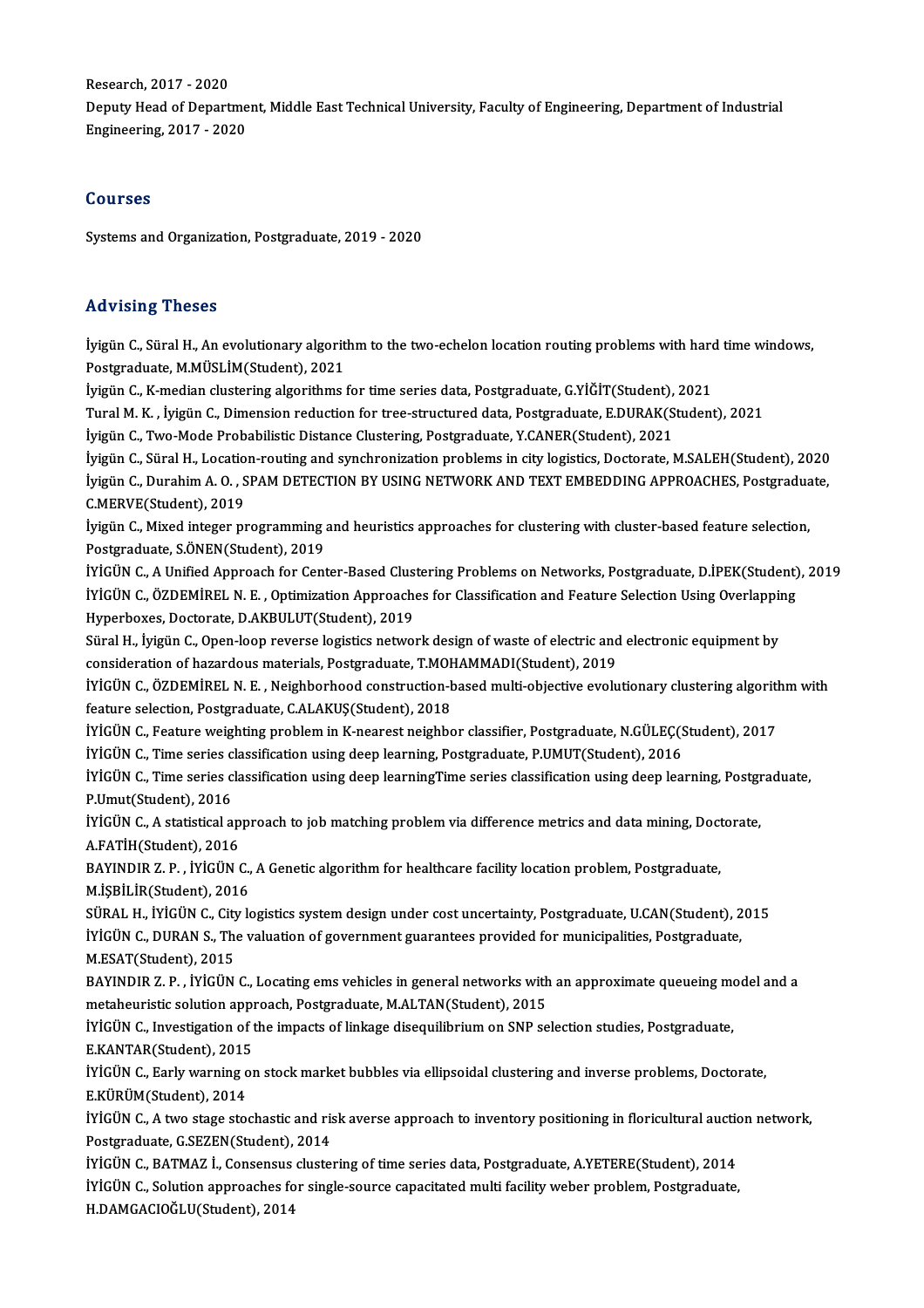iYİGÜN C., Probabilistic estimation framework on short term electricity load forecasting via parametric and<br>nonparametris approaches, Bestereduate, E EBCİN(Student), 2014 iYİGÜN C., Probabilistic estimation framework on short term electric<br>nonparametric approaches, Postgraduate, E.ERGİN(Student), 2014<br>ivicün c. sünal H. Coneralization of restricted planer lesstien pre İYİGÜN C., Probabilistic estimation framework on short term electricity load forecasting via parametric and<br>nonparametric approaches, Postgraduate, E.ERGİN(Student), 2014<br>İYİGÜN C., SÜRAL H., Generalization of restricted p nonparametric approaches, Postgraduate, E.ERGİN(Student), 2014<br>IYİGÜN C., SÜRAL H., Generalization of restricted planar location problems: Unified meta-heuristics for single facilit<br>Postgraduate, M.SALEH(Student), 2013<br>IYİ İYİGÜN C., SÜRAL H., Generalization of restricted planar location problems: Unified meta-heuristics for single facilit<br>Postgraduate, M.SALEH(Student), 2013<br>İYİGÜN C., On the parametric and nonparametric prediction methods Postgraduate, M.SALEH(Student), 2013<br>İYİGÜN C., On the parametric and nonpa<br>E.ERİŞEN(Student), 2013 İYİGÜN C., On the parametric and nonparametric prediction methods for electricity load forecasting, Postgraduate,<br>E.ERİŞEN(Student), 2013<br>İyigün C., Tural M. K. , Heuristics for a continuous multi-facility location problem E.ERİŞEN(Student), 2013<br>İyigün C., Tural M. K. , Heur<br>D.DİNLER(Student), 2013<br>İVİCÜN C. Houristis matho İyigün C., Tural M. K. , Heuristics for a continuous multi-facility location problem with demand regions, Postgradu<br>D.DİNLER(Student), 2013<br>İYİGÜN C., Heuristic methods for the stochastic lot-sizing problem under the stati **D.DINLER(Student), 2013<br>IYIGÜN C., Heuristic methods for the s<br>Postgraduate, A.CEM(Student), 2013<br>PAYINDIP 7-P., IVICÜN C. Network p** İYİGÜN C., Heuristic methods for the stochastic lot-sizing problem under the static-dynamic uncertainty strategy,<br>Postgraduate, A.CEM(Student), 2013<br>BAYINDIR Z. P. , İYİGÜN C., Network planning of walk-in clinics on roadsi Postgraduate, A.CEM(Student), 2013<br>BAYINDIR Z. P. , İYİGÜN C., Network planning of walk-in clinics on roadsides in Africa, Postgraduate, S.TAYMAZ<br>2013<br>İYİGÜN C., İLK DAĞ Ö., Clustering of time-course gene expression data w BAYINDIR Z. P., İYİGÜN C., Network planning of walk-in clinics on roadsides in Africa, Postgraduate, S.TAYMAZ(Student), O.ÇINAR(Student),2013 iYiGÜN C., İLK DAĞ Ö., Clustering of time-course gene expression data with dissimilar replicates, Postgraduate,<br>O.ÇINAR(Student), 2013<br>BATMAZ İ., İYİGÜN C., An Algorithm for the forward step of adaptive regression slines v O.ÇINAR(Student), 2013<br>BATMAZ İ., İYİGÜN C., An<br>E.Kartal(Student), 2012<br>İVİCÜN C. Lesstian analı BATMAZ İ., İYİGÜN C., An Algorithm for the forward step of adaptive regression slines via mapping approac<br>E.Kartal(Student), 2012<br>İYİGÜN C., Location analysis of the Mobile/24 emergency service vehicles of a case company, E.Kartal(Student), 2012<br>İYİGÜN C., Location analysis of the Mobile/24 emergency service vehicles of a case company, Postgraduate,<br>R.MELTEM(Student), 2012 İYİGÜN C., Location analysis of the Mobile/24 emergency service vehicles of a case company, Postgraduate,<br>R.MELTEM(Student), 2012<br>İYİGÜN C., BATMAZ İ., An algorithm for the forward step of adaptive regression splines via m R.MELTEM(Student), 2012<br>İYİGÜN C., BATMAZ İ., An algorithm fo<br>Doctorate, E.KARTAL(Student), 2012<br>İVİÇÜN C. Bounding procedures an bi İYİGÜN C., BATMAZ İ., An algorithm for the forward step of adaptive regression splines via mapping approach,<br>Doctorate, E.KARTAL(Student), 2012<br>İYİGÜN C., Bounding procedures on bi-directional labeling algorithm of TDVRPTW Doctorate, E.KARTAL(Student), 2012<br>İYİGÜN C., Bounding procedures on bi-directional labeling algorithm of TDVRPTW in branch-and-cut-and-price<br>framework, Postgraduate, S.KÖKTEN(Student), 2011 IYİGÜN C., Bounding procedures on bi-directional labeling algorithm of TDVRPTW in branch-ar<br>framework, Postgraduate, S.KÖKTEN(Student), 2011<br>IYİGÜN C., Robust facility location with mobile customers, Postgraduate, E.GÜL(St IYIGÜN C., A classification algorithmusing mahalanobis distance clustering of data with applications on biomedical data<br>sets, Postgraduate, B.DURAK(Student), 2011 iYiGÜN C., Robust facility location with mobile<br>iYiGÜN C., A classification algorithm using ma<br>sets, Postgraduate, B.DURAK(Student), 2011<br>iViCÜN C. Measuring the efficiency of the Tur İYİGÜN C., A classification algorithm using mahalanobis distance clustering of data with applications on biomed<br>sets, Postgraduate, B.DURAK(Student), 2011<br>İYİGÜN C., Measuring the efficiency of the Turkish electric distrib sets, Postgraduate, B.DURAK(Student), 2<br>IYIGÜN C., Measuring the efficiency of th<br>Postgraduate, A.ÇELEN(Student), 2011<br>IVICÜN C. KARASAKAL E. A multiple eri İYİGÜN C., Measuring the efficiency of the Turkish electric distribution sector using stochastic frontier anal<br>Postgraduate, A.ÇELEN(Student), 2011<br>İYİGÜN C., KARASAKAL E., A multiple criteria sorting approach based on dis Postgraduate, A.ÇELEN(Student), 2011<br>İYİGÜN C., KARASAKAL E., A multiple criteria sorting approach based on distance functions, Postgraduate,<br>B.ÇELİK(Student), 2011

### Advising Graduates (Non-Thesis)

İyigün C., A DATA MINING APPROACH FOR PREDICTIVE MAINTENANCE TO REDUCE FAILURE TIME AND PRODUCTION LOSS COST IN ROKETSAN INC., Masters (Non-Thesis,Evening Education), M.Hakan(Student), 2020

### **Jury Memberships**

**Jury Memberships<br>Competition, YAD Uygulama Odulu , Middle East Technical University, July, 2019<br>Competition, YA (EM Ogransi Varismesi Proje Varismesi, Middle East Technical Ul** Competition, YA/EM Ogrenci Yarismasi Proje Yarismasi, Middle East Technical University, June, 2018<br>Competition, YAD Uygulama Odulu , Middle East Technical University, June, 2018 Competition, YAD Uygulama Odulu , Middle East Technical University, July, 2019<br>Competition, YA/EM Ogrenci Yarismasi Proje Yarismasi, Middle East Technical Un<br>Competition, YAD Uygulama Odulu , Middle East Technical Universi

#### Designed Lessons

**Designed Lessons<br>İyigün C., Gürel S., Süral H., Scientific Computing for Industrial Engineering, Undergraduate, 2014 - 2015<br>İyigün C. Manta Carla Simulation for Operations Analysis, Bestanduate, 2012, 2012** D'esigned Eessons<br>İyigün C., Gürel S., Süral H., Scientific Computing for Industrial Engineering, Undergrad<br>İyigün C., Monte Carlo Simulation for Operations Analysis, Postgraduate, 2012 - 2013<br>İyigün C., Dete Mining for Bu İyigün C., Gürel S., Süral H., Scientific Computing for Industrial Engineering,<br>İyigün C., Monte Carlo Simulation for Operations Analysis, Postgraduate, 20<br>İyigün C., Data Mining for Business Intelligence, Postgraduate, 20 İyigün C., Monte Carlo Simulation for Operations Analysis, Postgraduate, 2012 - 2013<br>İyigün C., Data Mining for Business Intelligence, Postgraduate, 2010 - 2011<br>İyigün C., Introduction to Data Mining, Undergraduate, 2009 -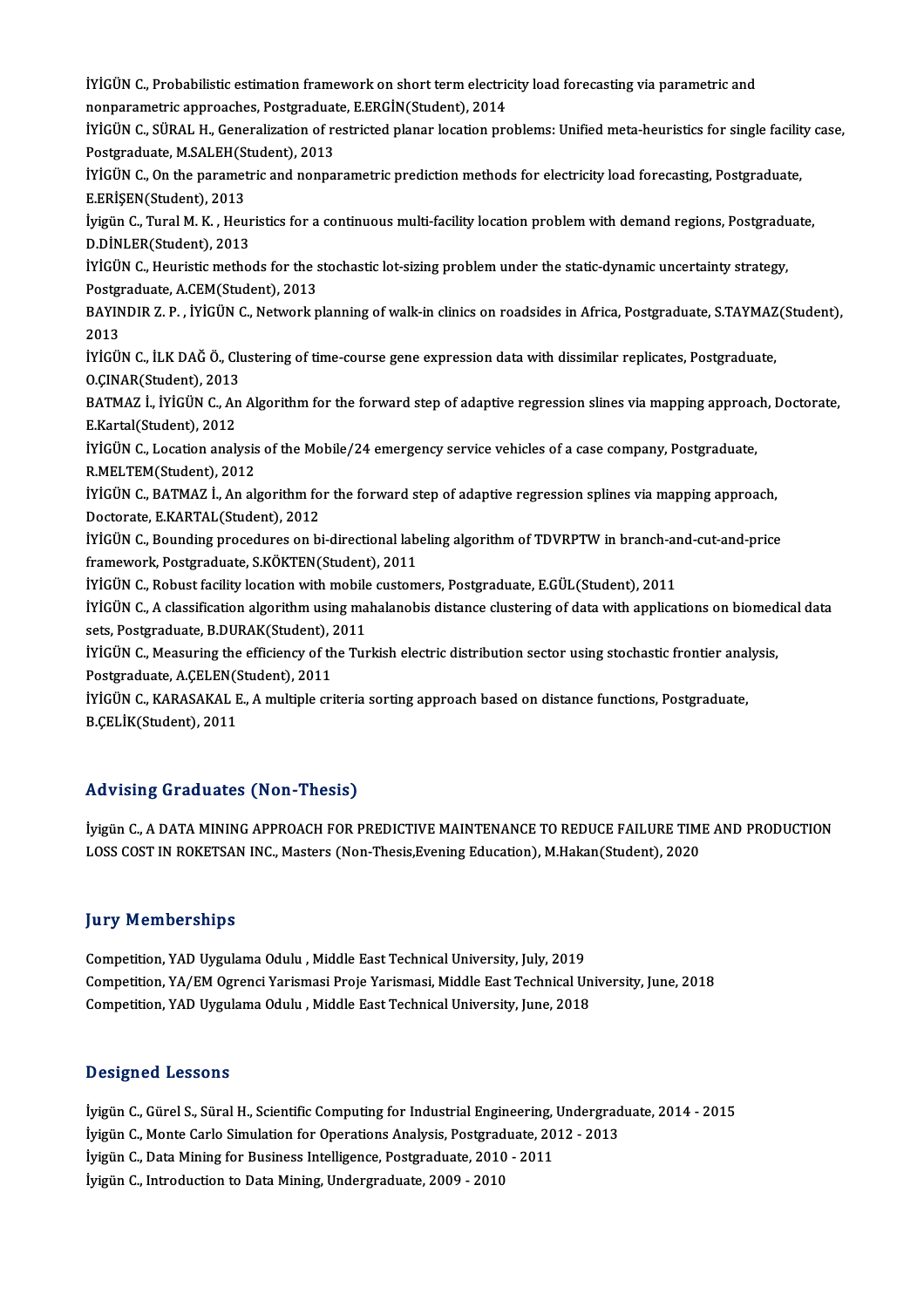# Articles Published in Journals That Entered SCI, SSCI and AHCI Indexes

- rticles Published in Journals That Entered SCI, SSCI and AHCI Indexes<br>I. An evaluation of a novel approach for clustering genes with dissimilar replicates<br>Ciner Q ivicing c it K DAČ Ö I. An evaluation of a novel approach for clustering genes with dissimilar replicates Cinar O., İYİGÜN C., İLK DAĞÖ. An evaluation of a novel approach for clustering genes with dissimilar replicates<br>Cinar O., İYİGÜN C., İLK DAĞ Ö.<br>COMMUNICATIONS IN STATISTICS-SIMULATION AND COMPUTATION, 2020 (Journal Indexed in SCI)<br>A healtheane feellity II. A healthcare facility location problem for a multi -disease, multi -service environment under risk aversion COMMUNI<br>A healthc<br>aversion<br>Toumon S Taymaz S., Iyigun C., Bayindir Z. P., Dellaert N. P. SOCIO-ECONOMIC PLANNING SCIENCES, vol.71, 2020 (Journal Indexed in SCI) Taymaz S., Iyigun C., Bayindir Z. P. , Dellaert N. P.<br>SOCIO-ECONOMIC PLANNING SCIENCES, vol.71, 2020 (Journal Indexed in SCI)<br>III. Heuristic methods for the capacitated stochastic lot-sizing problem under the static-dynami SOCIO-ECONOMIC PLAN<br>Heuristic methods fo<br>uncertainty strategy<br>Banda A.C. Degru M.K Heuristic methods for the capacitated<br>uncertainty strategy<br>Randa A. C. , Dogru M. K. , İyigün C., Ozen U.<br>COMPUTERS & ORERATIONS RESEARCH VO uncertainty strategy<br>Randa A. C. , Dogru M. K. , İyigün C., Ozen U.<br>COMPUTERS & OPERATIONS RESEARCH, vol.109, pp.89-101, 2019 (Journal Indexed in SCI)<br>Conoralization of the restricted planar location problems: Unified meta Randa A. C. , Dogru M. K. , İyigün C., Ozen U.<br>COMPUTERS & OPERATIONS RESEARCH, vol.109, pp.89-101, 2019 (Journal Indexed in SCI)<br>IV. Generalization of the restricted planar location problems: Unified metaheuristic algorit COMPUTERS & OPERATIONS RESEL<br>Generalization of the restricted<br>Farham M.S., SÜRAL H., İYİGÜN C.<br>COMPUTERS & OPERATIONS RESE. Generalization of the restricted planar location problems: Unified metaheurist<br>Farham M. S., SÜRAL H., İYİGÜN C.<br>COMPUTERS & OPERATIONS RESEARCH, vol.99, pp.48-66, 2018 (Journal Indexed in SCI)<br>Locating emergency vobisles Farham M. S. , SÜRAL H., İYİGÜN C.<br>COMPUTERS & OPERATIONS RESEARCH, vol.99, pp.48-66, 2018 (Journal Indexed in SCI)<br>V. Locating emergency vehicles with an approximate queuing model and a meta-heuristic solution<br>annraac COMPUTER<br>Locating e<br>approach<br>AKDOČAN Locating emergency vehicles with an a<br>approach<br>AKDOĞAN M. A. , BAYINDIR Z. P. , İYİGÜN C.<br>TRANSPOPTATION PESEARCH BART C EME approach<br>AKDOĞAN M. A. , BAYINDIR Z. P. , İYİGÜN C.<br>TRANSPORTATION RESEARCH PART C-EMERGING TECHNOLOGIES, vol.90, pp.134-155, 2018 (Journal Indexed in<br>SCD AKD<br>TRAI<br>SCI)<br>Clus TRANSPORTATION RESEARCH PART C-EMERGING TECHNOLOGIES, vol.90, pp.134-155, 20<br>SCI)<br>VI. Clustering of short time-course gene expression data with dissimilar replicates<br>Ginar Q, It K Ö, Ivicijn C SCI)<br>VI. Clustering of short time-course gene expression data with dissimilar replicates<br>Cinar O., İLKÖ., İYİGÜNC. Clustering of short time-course gene expression data with dissimilar replicates<br>Cinar O., İLK Ö., İYİGÜN C.<br>ANNALS OF OPERATIONS RESEARCH, vol.263, pp.405-428, 2018 (Journal Indexed in SCI)<br>A selumn seneration ennueseb for Cinar O., İLK Ö., İYİGÜN C.<br>ANNALS OF OPERATIONS RESEARCH, vol.263, pp.405-428, 2018 (Journal Indexed in SCI)<br>VII. A column generation approach for the location-routing problem with time windows<br>Earbam M S SÜRAL H ANNALS OF OPERATIONS RESEAR<br>A column generation approach<br>Farham M. S. , SÜRAL H., İYİGÜN C.<br>COMBUTERS & OPERATIONS RESE A column generation approach for the location-routing problem with time windo<br>Farham M. S. , SÜRAL H., İYİGÜN C.<br>COMPUTERS & OPERATIONS RESEARCH, vol.90, pp.249-263, 2018 (Journal Indexed in SCI)<br>Temneral slugtening of tim Farham M. S. , SÜRAL H., İYİGÜN C.<br>COMPUTERS & OPERATIONS RESEARCH, vol.90, pp.249-263, 2018 (Journal Indexed in SCI)<br>VIII. Temporal clustering of time series via threshold autoregressive models: application to commodi COMPU<br>Tempo<br>prices<br>Aslan S **Temporal clustering of time<br>prices<br>Aslan S., Yozgatlıgil C., Iyigun C.<br>ANNALS OF OPERATIONS PESE** prices<br>Aslan S., Yozgatlıgil C., Iyigun C.<br>ANNALS OF OPERATIONS RESEARCH, vol.260, pp.51-77, 2018 (Journal Indexed in SCI)<br>Farly warning on stask market bubbles via mathods of ontimization, slusterii Aslan S., Yozgatlıgil C., Iyigun C.<br>ANNALS OF OPERATIONS RESEARCH, vol.260, pp.51-77, 2018 (Journal Indexed in SCI)<br>IX. Early warning on stock market bubbles via methods of optimization, clustering and inverse ANNALS OF<br>Early war:<br>problems<br><sup>Kurum E</sup> b Early warning on stock ma<br>problems<br>Kurum E., Weber G., İYİGÜN C.<br>ANNALS OF OPERATIONS PES problems<br>Kurum E., Weber G., İYİGÜN C.<br>ANNALS OF OPERATIONS RESEARCH, vol.260, pp.293-320, 2018 (Journal Indexed in SCI) Kurum E., Weber G., İYİGÜN C.<br>ANNALS OF OPERATIONS RESEARCH, vol.260, pp.293-320, 2018 (Journal Indexed in SCI)<br>X. Has the climate been changing in Turkey? Regional climate change signals based on a comparative<br>statistical STATIST ANNALS OF OPERATIONS RESEARCH, vol.260, pp.293-320, 2018 (Journal Indexed in SCI)<br>
Has the climate been changing in Turkey? Regional climate change signals based<br>
statistical analysis of two consecutive time period Has the climate been changing in Turkey? Regional climate change signals<br>statistical analysis of two consecutive time periods, 1950-1980 and 1981-<br>Turkes M., YOZGATLIGİL C., BATMAZ İ., İYİGÜN C., KOC E. K. , FAHMI F. M. , statistical analysis of two consecutive time periods, 1950-1980 an<br>Turkes M., YOZGATLIGİL C., BATMAZ İ., İYİGÜN C., KOC E. K. , FAHMI F. M. , A<br>CLIMATE RESEARCH, vol.70, no.1, pp.77-93, 2016 (Journal Indexed in SCI)<br>Houris Turkes M., YOZGATLIGİL C., BATMAZ İ., İYİGÜN C., KOC E. K. , FAHMI F. M. , ASLAN S.<br>CLIMATE RESEARCH, vol.70, no.1, pp.77-93, 2016 (Journal Indexed in SCI)<br>XI. Heuristics for a continuous multi-facility location problem wi CLIMATE RESEARCH, vol.70, no.1, p<br>Heuristics for a continuous mu<br>DİNLER D., TURAL M. K. , İYİGÜN C.<br>COMBUTERS & OPERATIONS RESEA Heuristics for a continuous multi-facility location problem with demand regions<br>DINLER D., TURAL M. K., IYIGÜN C.<br>COMPUTERS & OPERATIONS RESEARCH, vol.62, pp.237-256, 2015 (Journal Indexed in SCI) DINLER D., TURAL M. K., IYIGÜN C.<br>COMPUTERS & OPERATIONS RESEARCH, vol.62, pp.237-256, 2015 (Journal Indexed in SCI)<br>XII. A genetic algorithm for the uncapacitated single allocation planar hub location problem<br>Damgacioglu COMPUTERS & OPERATIONS RESEARCH, vol.62, pp.237-2<br>A genetic algorithm for the uncapacitated single al<br>Damgacioglu H., DİNLER D., ÖZDEMİREL N. E., İYİGÜN C.<br>COMPUTERS & ORERATIONS RESEARCH, vol.62, pp.224-2 A genetic algorithm for the uncapacitated single allocation planar hub location p<br>Damgacioglu H., DİNLER D., ÖZDEMİREL N. E. , İYİGÜN C.<br>COMPUTERS & OPERATIONS RESEARCH, vol.62, pp.224-236, 2015 (Journal Indexed in SCI)<br>Th
- XIII. The Weber problem in congested regions with entry and exit points<br>Farham M. S., SÜRAL H., İYİGÜN C. COMPUTERS & OPERATIONS RESE<br>The Weber problem in congest<br>Farham M. S. , SÜRAL H., İYİGÜN C.<br>COMPUTERS & OPERATIONS RESE. The Weber problem in congested regions with entry and exit points<br>Farham M. S., SÜRAL H., İYİGÜN C.<br>COMPUTERS & OPERATIONS RESEARCH, vol.62, pp.177-183, 2015 (Journal Indexed in SCI)<br>A probabilistic multiple criteria sorti Farham M. S., SÜRAL H., İYİGÜN C.<br>COMPUTERS & OPERATIONS RESEARCH, vol.62, pp.177-183, 2015 (Journal Indexed in SC<br>XIV. A probabilistic multiple criteria sorting approach based on distance functions<br>CELIV B. KARASAKAL E. İ
- COMPUTERS & OPERATIONS RESEA<br>A probabilistic multiple criteria<br>ÇELİK B., KARASAKAL E., İYİGÜN C.<br>EYPERT SYSTEMS WITH APPLICATI A probabilistic multiple criteria sorting approach based on distance functions<br>CELIK B., KARASAKAL E., IYIGÜN C.<br>EXPERT SYSTEMS WITH APPLICATIONS, vol.42, no.7, pp.3610-3618, 2015 (Journal Indexed in SCI)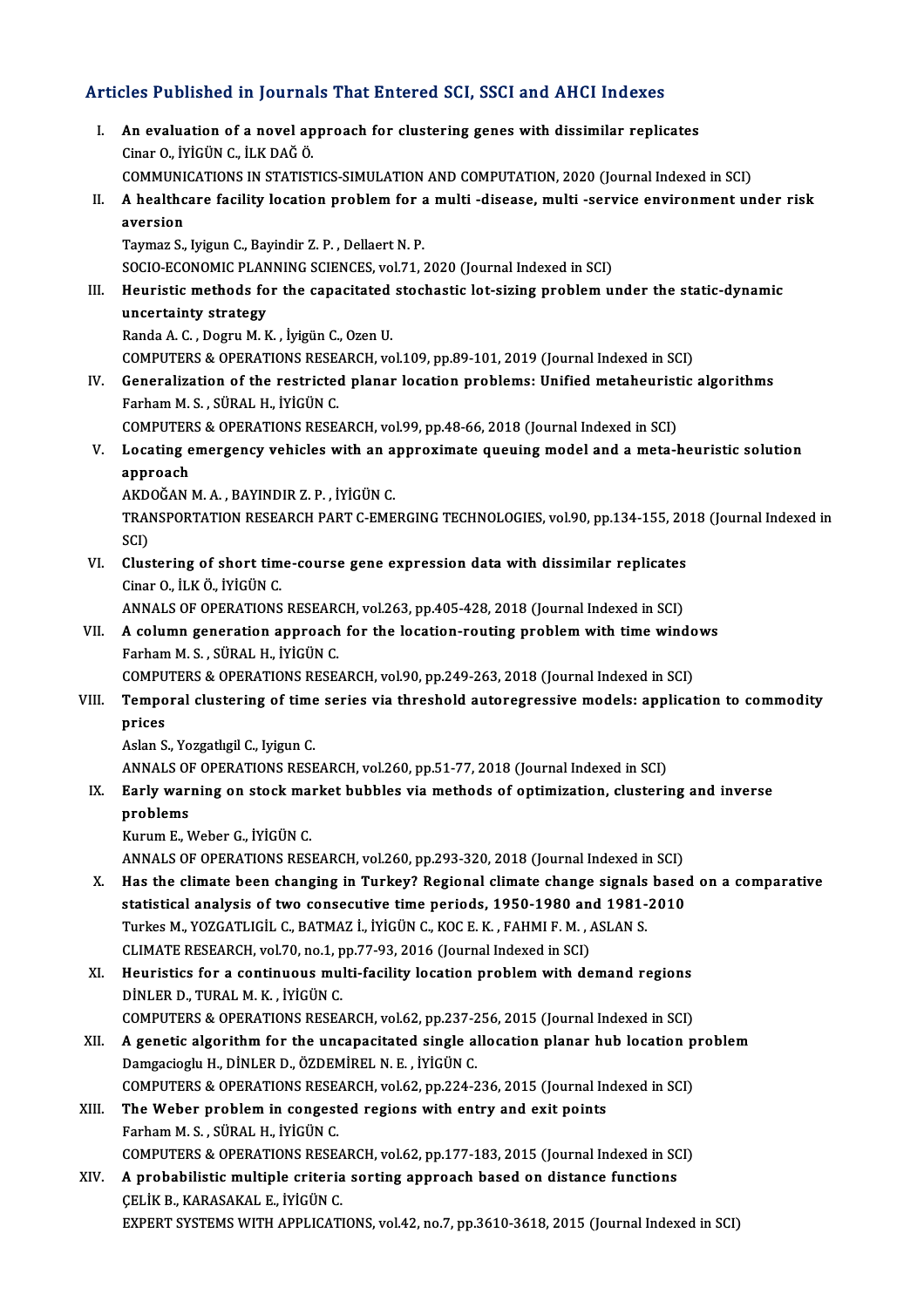| XV.<br>XVI. | Efficient adaptive regression spline algorithms based on mapping approach with a case study on                                                   |
|-------------|--------------------------------------------------------------------------------------------------------------------------------------------------|
|             | finance                                                                                                                                          |
|             | Koc E. K., İYİGÜN C., BATMAZ İ., Weber G.                                                                                                        |
|             | JOURNAL OF GLOBAL OPTIMIZATION, vol.60, no.1, pp.103-120, 2014 (Journal Indexed in SCI)                                                          |
|             | Restructuring forward step of MARS algorithm using a new knot selection procedure based on a<br>mapping approach<br>Koc E K, İYİGÜN C.           |
|             | JOURNAL OF GLOBAL OPTIMIZATION, vol.60, no.1, pp.79-102, 2014 (Journal Indexed in SCI)                                                           |
| XVII.       | The planar hub location problem: a probabilistic clustering approach                                                                             |
|             | Iyigun C.                                                                                                                                        |
|             | ANNALS OF OPERATIONS RESEARCH, vol.211, no.1, pp.193-207, 2013 (Journal Indexed in SCI)                                                          |
| XVIII.      | Clustering current climate regions of Turkey by using a multivariate statistical method                                                          |
|             | İYİGÜN C., Turkes M., BATMAZ İ., YOZGATLIGİL C., Purutcuoglu V., Koc E. K., Ozturk M. Z.                                                         |
|             | THEORETICAL AND APPLIED CLIMATOLOGY, vol.114, pp.95-106, 2013 (Journal Indexed in SCI)                                                           |
| XIX.        | Comparison of missing value imputation methods in time series: the case of Turkish meteorological                                                |
|             | data                                                                                                                                             |
|             | YOZGATLIGİL C., ASLAN S., İYİGÜN C., BATMAZ İ.                                                                                                   |
|             | THEORETICAL AND APPLIED CLIMATOLOGY, vol.112, pp.143-167, 2013 (Journal Indexed in SCI)                                                          |
| XX.         | Probabilistic programming models for traffic incident management operations planning                                                             |
|             | Ozbay K., Iyigun C., Baykal-Gursoy M., XIAO W.                                                                                                   |
|             | ANNALS OF OPERATIONS RESEARCH, vol.203, no.1, pp.389-406, 2013 (Journal Indexed in SCI)                                                          |
| XXI.        | Modeling of Bus Transit Driver Availability for Effective Emergency Evacuation in Disaster Relief<br>Morgul E. F., Cavus O., Ozbay K., İYİGÜN C. |
|             | TRANSPORTATION RESEARCH RECORD, no.2376, pp.45-55, 2013 (Journal Indexed in SCI)                                                                 |
| XXII.       | A generalized Weiszfeld method for the multi-facility location problem                                                                           |
|             | Iyigun C., Ben-Israel A.                                                                                                                         |
|             | OPERATIONS RESEARCH LETTERS, vol.38, no.3, pp.207-214, 2010 (Journal Indexed in SCI)                                                             |
| XXIII.      | Contour approximation of data: A duality theory                                                                                                  |
|             | Iyigun C., Ben-Israel A.                                                                                                                         |
|             | LINEAR ALGEBRA AND ITS APPLICATIONS, vol.430, no.10, pp.2771-2780, 2009 (Journal Indexed in SCI)                                                 |
| XXIV.       | Probabilistic D-clustering                                                                                                                       |
|             | Ben-Israel A., Iyigun C.                                                                                                                         |
|             | JOURNAL OF CLASSIFICATION, vol.25, no.1, pp.5-26, 2008 (Journal Indexed in SCI)                                                                  |
| XXV.        | PROBABILISTIC DISTANCE CLUSTERING ADJUSTED FOR CLUSTER SIZE                                                                                      |
|             | Iyigun C., BEN-ISRAEL A.                                                                                                                         |
|             | PROBABILITY IN THE ENGINEERING AND INFORMATIONAL SCIENCES, vol.22, no.4, pp.603-621, 2008 (Journal                                               |
|             | Indexed in SCI)                                                                                                                                  |
| XXVI.       | Clustering-based methodology for determining optimal roadway configuration of detectors for<br>travel time estimation                            |
|             | Bartin B., OZBAY K., Lyigun C.                                                                                                                   |
|             | TRANSPORTATION RESEARCH RECORD, no.2000, pp.98-105, 2007 (Journal Indexed in SCI)                                                                |
|             |                                                                                                                                                  |

### Articles Published in Other Journals

- I. KİŞİSEL BAKIM ÜRÜNLERİNDE YEREL ZİNCİR MÜŞTERİLERİ İÇİN TEDARİK ZİNCİRİ İYİLEŞTİRİLMESİ<br>L. KİŞİSEL BAKIM ÜRÜNLERİNDE YEREL ZİNCİR MÜŞTERİLERİ İÇİN TEDARİK ZİNCİRİ İYİLEŞTİRİLMESI SICS I GÖNÜNCÜ IN CENCI JOUI HUND.<br>KİŞİSEL BAKIM ÜRÜNLERİNDE YEREL ZİNCİR MÜŞTERİLERİ İÇİN TEL<br>ÇETİN D. H. , DUMAN E., GÜRTÜRK Z., SAVCI A., UYAR G., İYİGÜN C., KARAER Ö.<br>Endüstri Mühandisliği Darsisi vel 26-nn 21-24-2015 KİŞİSEL BAKIM ÜRÜNLERİNDE YEREL ZİNCİR MÜŞTERİLERİ İÇİN TEDARİK ZİN<br>ÇETİN D. H. , DUMAN E., GÜRTÜRK Z., SAVCI A., UYAR G., İYİGÜN C., KARAER Ö.<br>Endüstri Mühendisliği Dergisi, vol.26, pp.21-34, 2015 (Other Refereed National CETİN D. H. , DUMAN E., GÜRTÜRK Z., SAVCI A., UYAR G., İYİGÜN C., KARAER Ö.<br>I. Meteorolojik Zaman Serilerinde Kayıp Veri Tahmin Yöntemlerinin Başarımlarının Korelasyon Boyutu<br>Analiziyle Karalastırılması
- Endüstri Mühendisliği Dergisi,<br>Meteorolojik Zaman Serileı<br>Analiziyle Karşılaştırılması<br>ASLAN S. VOZCATUCÜ C. İVİ Meteorolojik Zaman Serilerinde Kayıp Veri Tahmin<br>Analiziyle Karşılaştırılması<br>ASLAN S., YOZGATLIGİL C., İYİGÜN C., BATMAZ İ., TATLI H.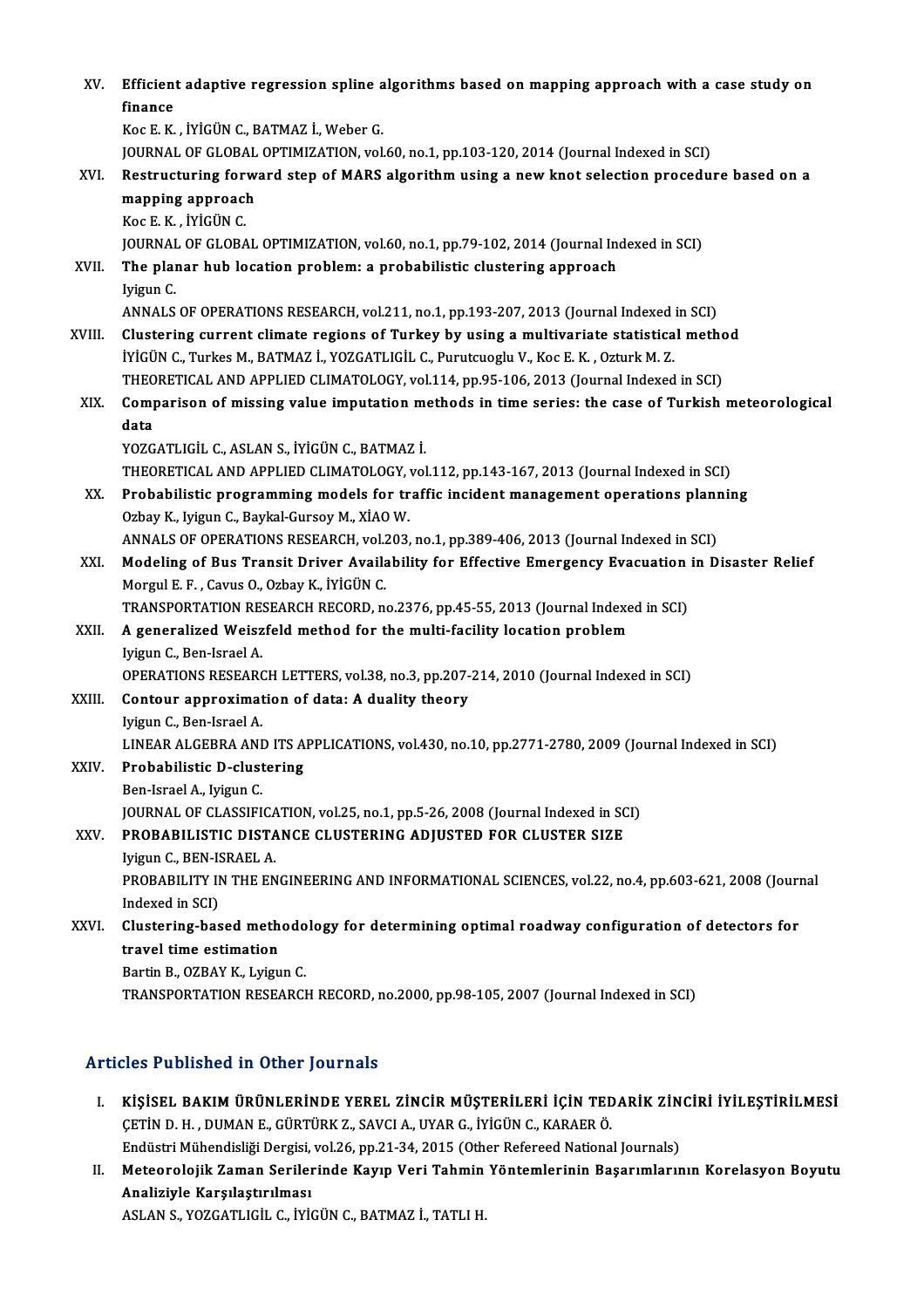İSTATİSTİK ARAŞTIRMA DERGİSİ, vol.8, pp.55-67, 2011 (Other Refereed National Journals)<br>Türkiye İklim Bölgelerinin Hiverergik Kümeleme Vöntemi ile Belirlenmesi

- III. Türkiye İklim Bölgelerinin Hiyerarşik Kümeleme Yöntemi ile Belirlenmesi İSTATİSTİK ARAŞTIRMA DERGİSİ, vol.8, pp.55-67, 2011 (Other Refereed National Journals)<br>Türkiye İklim Bölgelerinin Hiyerarşik Kümeleme Yöntemi ile Belirlenmesi<br>Kartal E., İyigün C., Fahmi M. F. , Yozgatlıgil C., Purutçuoğlu Kartal E., İyigün C., Fahmi M. F., Yozgatlıgil C., Purutçuoğlu Gazi V., Batmaz İ., Köksal G., Turkes M. İSTATİSTİK ARAŞTIRMA DERGİSİ, vol.8, pp.13-25, 2011 (Other Refereed National Journals)
- IV. Investment Planning in Base Stations Endüstri Mühendisliği, vol.21, no.3, pp.2-24, 2010 (Other Refereed National Journals)

### Books&Book Chapters

- OOks & Book Chapters<br>I. Location Problems with Demand Regions<br>DINLER D. TURAL M.K. WICUN.C. Le Chronic Chapters<br>
Dinler D., Tural M. K., İYİGÜNC.<br>
in: Clabel Legistics Management Ke in: Global Logistics Management, Kara Bahar Y., Sabuncuoğlu İhsan, Bidanda Bopaya, Editor, CRC Press, pp.237-252, 2014 DİNLER D., TURAL M. K., İYİGÜN C.
- II. Determining the Climate Zones of Turkey by Center-Based Clustering Methods Fahmi F., Kartal E., Iyigün C., Turkes M., Batmaz I., Yozgatligil C., Purutçuoğlu Gazi V., Köksal G. Determining the Climate Zones of Turkey by Center-Based Clustering Methods<br>Fahmi F., Kartal E., Iyigün C., Turkes M., Batmaz I., Yozgatligil C., Purutçuoğlu Gazi V., Köksal G.<br>in: Nonlinear and Complex Dynamics: Applicatio Fahmi F., Kartal E., Iyigün C., Turkes M., Batmaz I., Yozgatligil C., Purutçuoğlu Gazi V., Köksal G.<br>in: Nonlinear and Complex Dynamics: Applications in Physical Biological and Financial System<br>Machado,Baleanu,D. and A. Lu in: Nonlinear and Complex Dynamics: Applications in Physical Biolon<br>Machado,Baleanu,D. and A. Luo, Editor, Springer, London/Berlin, I<br>III. Probabilistic Distance Clustering, Theory and Applications<br>Ivigin G. Bon Israel A.

### Machado,Baleanu,D. ar<br><mark>Probabilistic Distan</mark><br>İyigün C., Ben-Israel A.<br>in: Clustering Challong. Probabilistic Distance Clustering, Theory and Applications<br>İyigün C., Ben-Israel A.<br>in: Clustering Challenges in Biological Networks, S. Butenko,W. A. Chaovalitwongse,P. Pardolos, Editor, World<br>Scientific Publishing, Singa İyigün C., Ben-Israel A.<br>in: Clustering Challenges in Biological Networks,<br>Scientific Publishing , Singapore, pp.29-51, 2009<br>Besent Advances in Ontimization Models fo

in: Clustering Challenges in Biological Networks, S. Butenko,W. A. Chaovalitwongse,P. Pardolos, Editor, W<br>Scientific Publishing, Singapore, pp.29-51, 2009<br>IV. Recent Advances in Optimization Models for Data Mining: Cluster Scientific Publis<br>Recent Advan<br>Classification<br>Fon Ya İvigün C Classification<br>Fan Y., İyigün C., Chaovalitwongse W. A.

Classification<br>Fan Y., İyigün C., Chaovalitwongse W. A.<br>in: Data Mining and Mathematical Programming (CRM Proceedings & Lecture Notes, Book 45), P. Hansen,P. M.<br>Pardales, Editor, American Mathematical Society, New York, pp Fan Y., İyigün C., Chaovalitwongse W. A.<br>in: Data Mining and Mathematical Programming (CRM Proceedings & Lectur<br>Pardalos, Editor, American Mathematical Society, New-York, pp.67-95, 2008

# Pardalos, Editor, American Mathematical Society, New-York, pp.67-95, 2008<br>Refereed Congress / Symposium Publications in Proceedings

efereed Congress / Symposium Publications in Proceedings<br>I. Mixed integer programming and heuristics approaches for clustering with cluster-based feature<br>celestion need een<br>Mixed interfection<br>brigin 6 0 Mixed integer pro<br>selection<br>İyigün C., Onen Oz S.<br>2019 INFORMS ANN selection<br>İyigün C., Onen Oz S.<br>2019 INFORMS ANNUAL MEETING, Washington, United States Of America, 20 - 23 October 2019, pp.1

## İyigün C., Onen Oz S.<br>2019 INFORMS ANNUAL MEETING, Washington, United Sta<br>II. Kümeleme Probleminde Küme Bazlı Öznitelik Secimi<br>İyigün C. Onen Oz S. 2019 INFORMS ANN<br>**Kümeleme Proble**r<br>İyigün C., Onen Oz S.<br><sup>20. Vonevlem Aresti</sup>

İyigün C., Onen Oz S.<br>39. Yoneylem Arastirmasi ve Endustri Muhendisligi Kongresi, Ankara, Turkey, 12 - 14 June 2019, pp.1 39. Yoneylem Arastirmasi ve<br>Engineering Effort Estima<br>Yurt Z. O. , Iyigun C., Bakal P.<br><sup>IEEE</sup> International Conferen

## İyigün C., Onen Oz S.<br>39. Yoneylem Arastirmasi ve Endustri Muhendisligi Kongresi, Ankara, Turl<br>III. Engineering Effort Estimation for Product Development Projects<br>Vurt 7. O. Jijgun C. Bakal B.

Engineering Effort Estimation for Product Development Projects<br>Yurt Z. O. , Iyigun C., Bakal P.<br>IEEE International Conference on Industrial Engineering and Engineering Management (IEEM), Maicao, Colombia,<br>15 . 18 Desember Yurt Z. O. , Iyigun C., Bakal P.<br>IEEE International Conference on Ind<br>15 - 18 December 2019, pp.774-778<br>Constis Alsonithm for Planer Can 15 - 18 December 2019, pp 774-778

IV. Genetic Algorithm for Planar Capacitated Single Allocation Hub Location Problem lyigün C., Eroglu D. I., Pamukcu D. Genetic Algorithm for Planar Capacitated Single Allocation Hub Location Problem<br>İyigün C., Eroglu D. I. , Pamukcu D.<br>Informs Annual Meeting, 2018, Arizona, United States Of America, 4 - 07 November 2018, pp.1<br>Probobilistis

- V. Probabilistic Distance Clustering on Networks Informs Annual Meet<br><mark>Probabilistic Dista</mark><br>İyigün C., Eroglu D. I.<br>INFORMS Annual Me Probabilistic Distance Clustering on Networks<br>İyigün C., Eroglu D. I.<br>INFORMS Annual Meeting, 2018, Arizona, United States Of America, 4 - 07 November 2018, pp.1<br>A mathewristic for binewy closeification of data sets using
- İyigün C., Eroglu D. I.<br>INFORMS Annual Meeting, 2018, Arizona, United States Of America, 4 07 Nover<br>VI. Amatheuristic for binary classification of data sets using hyperboxes INFORMS Annual Meeting, 2018, Ari<br><mark>A matheuristic for binary classi</mark>!<br>Akbulut D., İyigün C., Özdemirel N. E.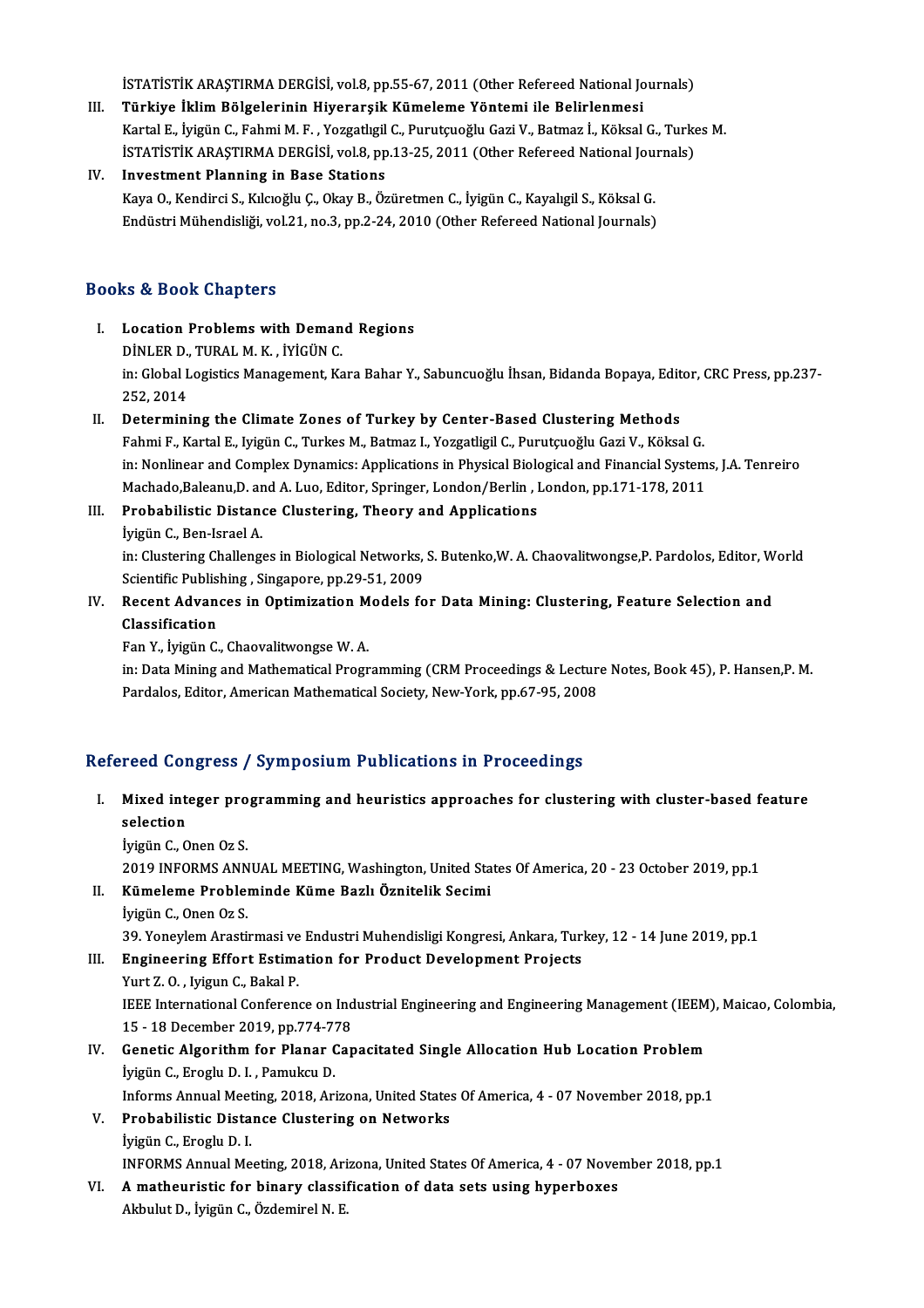29th EURO Conference, Valencia, Spain, 8 - 11 July 2018, pp.1<br>Azlanda Yumusak Kumalam Problemlari ve Meteorgiael

- 29th EURO Conference, Valencia, Spain, 8 11 July 2018, pp.1<br>VII. Aglarda Yumusak Kumelem Problemleri ve Metaszgisel Cozum Yaklasimi 29th EURO Conference<br>**Aglarda Yumusak K**<br>Eroglu D. İ. , İyigün C.<br>29. YA (EM Hlugal Kon Aglarda Yumusak Kumelem Problemleri ve Metaszgisel Cozum<br>Eroglu D. İ. , İyigün C.<br>38. YA/EM Ulusal Kongresi, Eskişehir, Turkey, 26 - 29 June 2018, pp.1<br>Baglantililik Bagli Komauluk Kunma ile Cak Amagli Conetik Kun Eroglu D. İ. , İyigün C.<br>38. YA/EM Ulusal Kongresi, Eskişehir, Turkey, 26 - 29 June 2018, pp.1<br>VIII. Baglantililik Bazli Komsuluk Kurma ile Cok Amacli Genetik Kumele Problemi<br>Alakus C. İyigün C. Özdemirel N. E
- 38. YA/EM Ulusal Kongresi, Eskişehir, Turkey, 26 29 June 2018, pp.1<br>Baglantililik Bazli Komsuluk Kurma ile Cok Amacli Genetik Kur<br>Alakus C., İyigün C., Özdemirel N. E. Baglantililik Bazli Komsuluk Kurma ile Cok Amacli Genetik Ku:<br>Alakus C., İyigün C., Özdemirel N. E.<br>38. YA/EM Uusal Kongresi, Eskişehir, Turkey, 26 - 29 June 2018, pp.1<br>Conditional Value at Bisk as SVP Minimization 38. YA/EM Uusal Kongresi, Eskişehir, Turkey, 26 - 29 June 2018, pp.1
- IX. Conditional Value at Risk as SVR Minimization<br>ERYIGIT E. IYIGÜN C. CAVUS Ö. Conditional Value at Risk as SVR Minimization<br>ERYİGİT E., İYİGÜN C., ÇAVUŞ Ö.<br>2017 INFORMS Annual Meeting, 22 - 25 October 2017<br>Feature Weishting Prehlem in k Nearest Neighb.
- ERYİGİT E., İYİGÜN C., ÇAVUŞ Ö.<br>2017 INFORMS Annual Meeting, 22 25 October 2017<br>X. Feature Weighting Problem in k-Nearest Neighbor Classifier and Evolutionary Solution Approach<br>İVİGÜN G. GÜLEC N 2017 INFORMS Anne<br>Feature Weighting<br>İYİGÜN C., GÜLEÇ N.<br>12TH INFORMS WOL Feature Weighting Problem in k-Nearest Neighbor Classifier and Evolutionary Solution Approac<br>IYIGÜN C., GÜLEÇ N.<br>12TH INFORMS WORKSHOP ON DATA MINING DECISION ANALYTICS WORKSHOP, Houston, United States Of<br>America 21 Octobe İYİGÜN C., GÜLEÇ N.<br>12TH INFORMS WORKSHOP ON DATA MINING DECISION ANALYTICS WORKSHOP, Houston, United States Of<br>America, 21 October 2017 12TH INFORMS WORKSHOP ON DATA MINING DECISION ANAL<br>America, 21 October 2017<br>XI. A Location Problem for Emergency Healthcare Facilites<br>RAVINDIR 7 P. WICUNG ISBU IP M America, 21 October 2017<br>A Location Problem for Emergeno<br>BAYINDIR Z. P. , İYİGÜN C., İŞBİLİR M.<br>OP2017. International Conference on
- A Location Problem for Emergency Healthcare Facilites<br>BAYINDIR Z. P. , İYİGÜN C., İŞBİLİR M.<br>OR2017, International Conference on Operations Research Annual Conference of the German Operations<br>Research Secisty, 06 Septemb BAYINDIR Z. P. , İYİGÜN C., İŞBİLİR M.<br>OR2017, International Conference on Operations Research –<br>Research Society, 06 September 2016 - 08 September 2017<br>A Logation Buchlom fon Emergengu Healthcane Fesilit Research Society, 06 September 2016 - 08 September 2017<br>XII. A Location Problem for Emergency Healthcare Facilities
- BAYINDIR Z. P., İYİGÜN C., işbilirm. A Location Problem for Emergency Healthcare Facilities<br>BAYINDIR Z. P. , İYİGÜN C., işbilir m.<br>INTERNATIONAL CONFERENCE ON OPERATIONS RESEARCH, 6 - 08 September 2017<br>Kanasita Kisitli Markar Sasimi Problami isin Canatik Alga BAYINDIR Z. P., İYİGÜN C., işbilir m.<br>INTERNATIONAL CONFERENCE ON OPERATIONS RESEARCH, 6 - 08 Sep<br>XIII. Kapasite Kisitli Merkez Secimi Problemi icin Genetik Algoritma<br>EROČLU D. İ. BAMIKCU D. İVİÇÜN C. ÖZDEMİREL N. E
- Kapasite Kisitli Merkez Secimi Problemi icin Genetik Algoritma<br>EROĞLU D. İ., PAMUKÇU D., İYİGÜN C., ÖZDEMİREL N. E. 37.YÖNEYLEMARAŞTIRMASIVEENDÜSTRİMÜHENDİSLİĞİULUSALKONGRESİ,Turkey,5 -07 July2017 EROĞLU D. İ. , PAMUKÇU D., İYİGÜN C., ÖZDEMİREL N. E.<br>37. YÖNEYLEM ARAŞTIRMASI VE ENDÜSTRİ MÜHENDİSLİĞİ ULUSAL KONGRESİ, T.<br>XIV. A Geometrical Approach to Forecast Burst-time of Stock Market Bubbles<br>KÜPÜM E. WERER G. W
- 37. YÖNEYLEM ARAŞTIRMASI VE EN<br>**A Geometrical Approach to For**<br>KÜRÜM E., WEBER G.W. , İYİGÜN C.<br>21st IEOPS Annual Mesting, 17 July A Geometrical Approach to Forecast Burst-time<br>KÜRÜM E., WEBER G. W. , İYİGÜN C.<br>21st IFORS Annual Meeting, 17 July - 21 January 2017<br>Logation analygis of amargangy yahisles yeing al KÜRÜM E., WEBER G. W. , İYİGÜN C.<br>21st IFORS Annual Meeting, 17 July - 21 January 2017<br>XV. Location analysis of emergency vehicles using an approximate queueing model
- AKDOĞANM.A. ,BAYINDIRZ.P. , İYİGÜNC. Location analysis of emergency vehicles using an approximate queueing model<br>AKDOĞAN M. A. , BAYINDIR Z. P. , İYİGÜN C.<br>19th European-Operational-Research-Societies Working Group on Transportation Meeting (EWGT), İstanbul,<br> AKDOĞAN M. A. , BAYINDIR Z. P. , İYİGÜN C.<br>19th European-Operational-Research-Societies Wor<br>Turkey, 5 - 07 September 2016, vol.22, pp.430-439<br>Dunamia slustaning of multiple multivanista ti 19th European-Operational-Research-Societies Working Group on Transportation Meeting (E<br>Turkey, 5 - 07 September 2016, vol.22, pp.430-439<br>XVI. Dynamic clustering of multiple multivariate time series Application to climate
- Turkey, 5 07 September 2016, vol.2<br>Dynamic clustering of multiple m<br>YOZGATLIGİL C., ASLAN S., İYİGÜN C.<br>The 22nd International Conference e Dynamic clustering of multiple multivariate time series Application to climate data<br>YOZGATLIGİL C., ASLAN S., İYİGÜN C.<br>The 22nd International Conference on Computational Statistics, Oviedo, Spain, 23 - 26 August 2016<br>ACU,
- YOZGATLIGİL C., ASLAN S., İYİGÜN C.<br>The 22nd International Conference on Computational Statistics, Oviedo, Spain, 23 26 August 2016<br>XVII. ACİL TIBBİ YARDIM ARAÇLARININ GENEL AĞLARDA YAKLAŞIK BİR KUYRUK MODELİ VE SEZG The 22nd International Conference on Computational Statistics, Oviet<br>ACİL TIBBİ YARDIM ARAÇLARININ GENEL AĞLARDA YAKLAŞ<br>BİR ÇÖZÜM YAKLAŞIMI İLE LOKASYONUNUN BELİRLENMESİ<br>AKDOĞANM A. BAYINDIR Z.B. İVİÇÜN C ACİL TIBBİ YARDIM ARAÇLARININ GEN<br>BİR ÇÖZÜM YAKLAŞIMI İLE LOKASYON<br>AKDOĞAN M. A. , BAYINDIR Z. P. , İYİGÜN C.<br>Yönevlem Arastırması ve Endüstri Mühandi BİR ÇÖZÜM YAKLAŞIMI İLE LOKASYONUNUN BELİRLENMESİ<br>AKDOĞAN M. A. , BAYINDIR Z. P. , İYİGÜN C.<br>Yöneylem Araştırması ve Endüstri Mühendisliği 36. Ulusal Kongresi, Turkey, 13 - 15 July 2016<br>The Ture eshelen Erejsht Transportat AKDOĞAN M. A. , BAYINDIR Z. P. , İYİGÜN C.<br>Yöneylem Araştırması ve Endüstri Mühendisliği 36. Ulusal Kongresi, Turkey,<br>XVIII. The Two echelon Freight Transportation Network in City Logistics<br>Farbam M. S. SÜRAL H. İVİÇÜN
- Yöneylem Araştırması ve Endüstri<br><mark>The Two echelon Freight Tran</mark>s<br>Farham M. S. , SÜRAL H., İYİGÜN C.<br><sup>29th Euronean Conference on One</sup> The Two echelon Freight Transportation Network in City Logistics<br>Farham M. S., SÜRAL H., İYİGÜN C.<br>28th European Conference on Operational Research, Poznan, Poland, 3 - 06 July 2016<br>A Sunarvised Bislustering Ontimisation M

### Farham M. S. , SÜRAL H., İYİGÜN C.<br>28th European Conference on Operational Research, Poznan, Poland, 3 - 06 July 2016<br>XIX. A Supervised Biclustering Optimization Model for Feature Selection in Biomedical Dataset<br>Classi 28th European<br>A Supervised<br>Classification<br>Arikan S.D.O. **A Supervised Bicluster<br>Classification<br>Arikan S. D. O. , İYİGÜN C.<br>1st International Confere** Arikan S.D.O., İYİGÜN C.

- Classification<br>Arikan S. D. O. , İYİGÜN C.<br>1st International Conference on Data Mining and Big Data (DMBD), Balvi, Latvia, 25 30 June 2016, vol.9714,<br>pp.196-204 1st International Conference on Data Mining and Big Data (DMBD), Balvi, Latvia, 25<br>pp.196-204<br>XX. Applying data mining techniques to detect abnormal flight characteristics<br>ASI ANED H E JINAL C IVICIN C
- pp.196-204<br><mark>Applying data mining technique</mark><br>ASLANER H. E. , UNAL C., İYİGÜN C.<br>Conference on Mashine Intelligence Applying data mining techniques to detect abnormal flight characteristics<br>ASLANER H. E. , UNAL C., İYİGÜN C.<br>Conference on Machine Intelligence and Bio-Inspired Computation - Theory and Applications X, Maryland, United<br>Sta ASLANER H. E. , UNAL C., İYİGÜN C.<br>Conference on Machine Intelligence and Bionalistates Of America, 20 April 2016, vol.9850 Conference on Machine Intelligence and Bio-Inspired Computation - Theory and Ap<br>States Of America, 20 April 2016, vol.9850<br>XXI. On the Performance Analysis of a New Knot Selection Procedure in MARS
-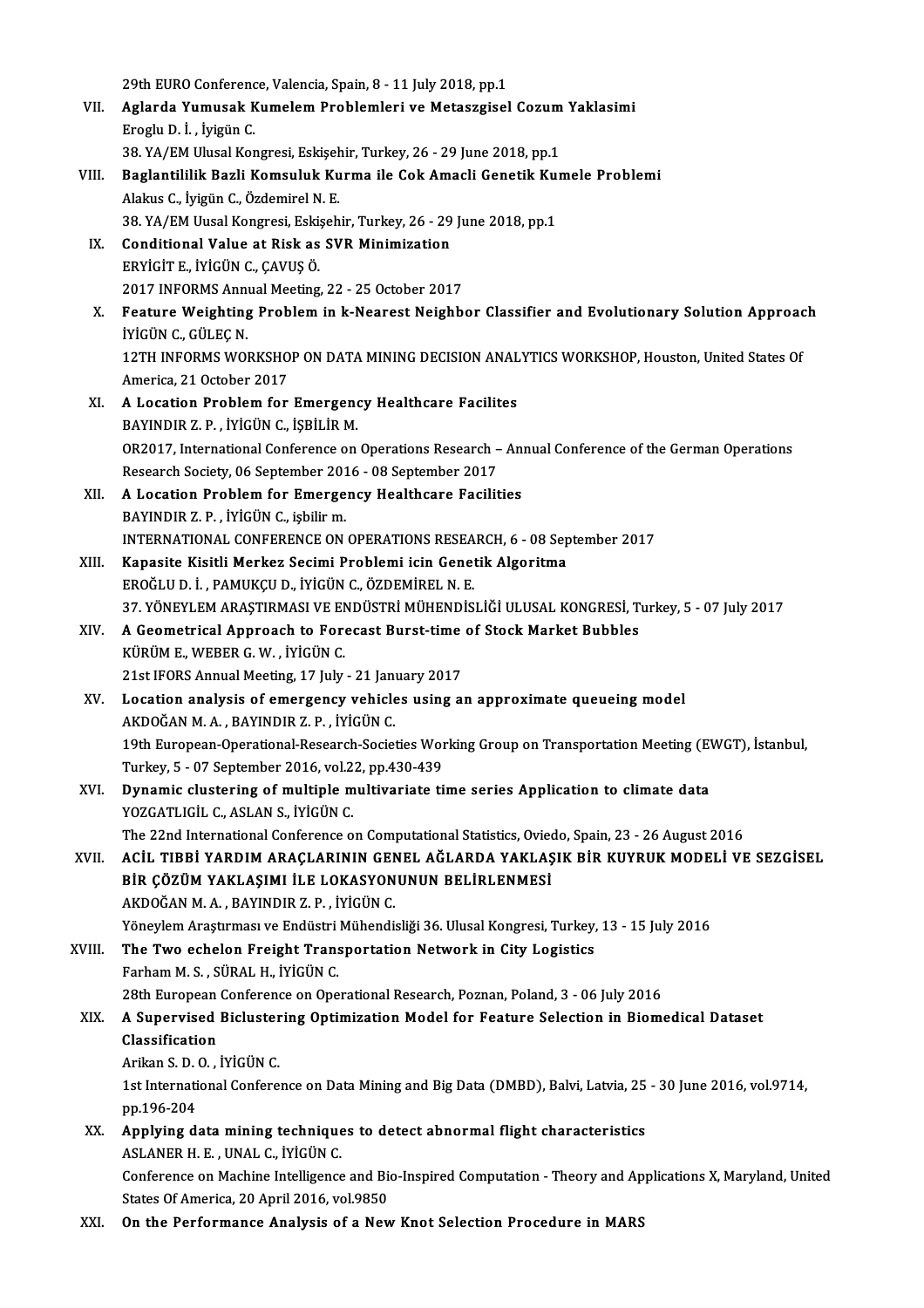İYİGÜN C., KARTAL KOÇ E. INFORMS Workshop on Data Mining and Analytics, 31 October 2015 İYİGÜN C., KARTAL KOÇ E.<br>INFORMS Workshop on Data Mining and Analytics, 31 October 2015<br>XXII. Telniği ile Belinlenmesi INFORMS Workshop on Da<br><mark>Türkiye İklim Bölgelerin</mark><br>Tekniği ile Belirlenmesi<br>MURAT T. İVİÇÜN G. BATM Türkiye İklim Bölgelerinin On İki Klimatolojik Değişken Kullanarak AGNES<br>Tekniği ile Belirlenmesi<br>MURAT T., İYİGÜN C., BATMAZ İ., YOZGATLIGİL C., Kartal Koç E., YETERE KURSUN A.<br>YAEM2015, Turkey 8, . 11 September 2015 Tekniği ile Belirlenmesi<br>MURAT T., İYİGÜN C., BATMAZ İ., YOZGATLIC<br>YAEM2015, Turkey, 9 - 11 September 2015<br>Fsik Değerli Değrusal Olmayan Zaman MURAT T., İYİGÜN C., BATMAZ İ., YOZGATLIGİL C., Kartal Koç E., YETERE KURSUN A.<br>YAEM2015, Turkey, 9 - 11 September 2015<br>XXIII. Bşik Değerli Doğrusal Olmayan Zaman Serisi Modeliyle Farklı Rejimlerin Belirlenmesi Türkiye Yağ YAEM2015, Turkey, 9 - 11 Septeml<br>Eşik Değerli Doğrusal Olmayan<br>Verileri Üzerine Bir Uygulama<br>ASLANS, VOZCATUCÜ C, İVİCÜN Eşik Değerli Doğrusal Olmayan Zaman Seri:<br>Verileri Üzerine Bir Uygulama<br>ASLAN S., YOZGATLIGİL C., İYİGÜN C., BATMAZ İ.<br>VAEM2015. Turkey 9. -11 Sentember 2015 Verileri Üzerine Bir Uygulama<br>ASLAN S., YOZGATLIGİL C., İYİGÜN C., BATMAZ İ.<br>YAEM2015, Turkey, 9 - 11 September 2015 ASLAN S., YOZGATLIGİL C., İYİGÜN C., BATMAZ İ.<br>YAEM2015, Turkey, 9 - 11 September 2015<br>XXIV. Temporal Clustering of Commodities via ThresholdAutoregressive Models<br>ASLAN S. XOZGATLICİL G. İYİGÜN G YAEM2015, Turkey, 9 - 11 September<br>Temporal Clustering of Commodi<br>ASLAN S., YOZGATLIGİL C., İYİGÜN C.<br>EEth Meeting of the EWCCEM (EWCC Temporal Clustering of Commodities via ThresholdAutoreg<br>ASLAN S., YOZGATLIGİL C., İYİGÜN C.<br>55th Meeting of the EWGCFM (EWGCFM 2015), 14 - 16 May 2015<br>Hauristies for a Continuous Multi facility Location Allocatio ASLAN S., YOZGATLIGIL C., IYIGÜN C.<br>55th Meeting of the EWGCFM (EWGCFM 2015), 14 - 16 May 2015<br>XXV. Heuristics for a Continuous Multi-facility Location Allocation Problem with Demand Regions<br>DINLER D. TURAL M. K., IVIC 55th Meeting of the EWGCFM (EWO<br>Heuristics for a Continuous Mu<br>DİNLER D., TURAL M. K. , İYİGÜN C.<br>26th Euronsan Conferense on Onel Heuristics for a Continuous Multi-facility Location Allocation Problem wi<br>DiNLER D., TURAL M. K. , İYİGÜN C.<br>26th European Conference on Operational Research, Roma, Italy, 1 - 04 July 2013<br>Presinitation Foreseating Assessm DINLER D., TURAL M. K. , IYIGÜN C.<br>26th European Conference on Operational Research, Roma, Italy, 1 - 04 July 2013<br>XXVI. Precipitation Forecasting Assessment via Nonlinear Autoregressive Neural Network and Vector<br>Autoregre 26th European Conference<br>Precipitation Forecastii<br>Autoregressive Models<br>ASLAN S. IVICÜN C. VOZC Precipitation Forecasting Assessment via N<br>Autoregressive Models<br>ASLAN S., İYİGÜN C., YOZGATLIGİL C., BATMAZ İ.<br>International IIE Conference International IIE Co Autoregressive Models<br>ASLAN S., İYİGÜN C., YOZGATLIGİL C., BATMAZ İ.<br>International IIE Conference. International IIE Conference, 26 - 28 June 2013, pp.252<br>Petestian of Unneliable measuusments in lens term time serise via d ASLAN S., İYİGÜN C., YOZGATLIGİL C., BATMAZ İ.<br>International IIE Conference. International IIE Conference, 26 - 28 June 2013, pp.252<br>XXVII. Detection of Unreliable measurements in long term time series via data mining International IIE Confer<br>Detection of Unrelial<br>Turkish climate data<br>YAZICLC BUBUTCUOČI Detection of Unreliable measurements in long term time series v<br>Turkish climate data<br>YAZICI C., PURUTÇUOĞLU GAZİ V., YOZGATLIGİL C., İYİGÜN C., BATMAZ İ.<br>International IIE Conference 26, 28 June 2012 Turkish climate data<br>YAZICI C., PURUTÇUOĞLU GAZİ V., YOZGATLIGİL<br>International IIE Conference, 26 - 28 June 2013<br>Facilitating adontion of Enternrise Beseur International IIE Conference, 26 - 28 June 2013<br>XXVIII. Facilitating adoption of Enterprise Resource Planning (ERP) systems: The state of the art International IIE Conferenc<br>Facilitating adoption of<br>Ozkan S., Kurt N., İYİGÜN C.<br>19th Americas Conference. 18th Americas Conference on Information Systems 2012, AMCIS 2012, Seattle, WA, United States Of America, 9 - 12<br>August 2012, vol.4, pp.3037 Ozkan S., Kurt N., İYİGÜN C.<br>18th Americas Conference o<br>August 2012, vol.4, pp.3037<br>SEASONAL VABLATION OL 18th Americas Conference on Information Systems 2012, AMCIS 2012, Seattle, WA, Ur<br>August 2012, vol.4, pp.3037<br>XXIX. SEASONAL VARIATION OF TURKEY: A CONSENSUS CLUSTERING APPROACH<br>Virginal X. Wickly G. VOZCATUGU G. PATMAZI August 2012, vol.4, pp.3037<br>SEASONAL VARIATION OF TURKEY: A CONSEN<br>Kursun A.Y. , İYİGÜN C., YOZGATLIGİL C., BATMAZ İ.<br>10th International Conference on Euggy Logis and In Kursun A. Y. , İYİGÜN C., YOZGATLIGİL C., BATMAZ İ.<br>10th International Conference on Fuzzy Logic and Intelligent Technologies in Nuclear Science (FLINS), İstanbul, Kursun A. Y. , İYİGÜN C., YOZGATLIGİL C., BATM.<br>10th International Conference on Fuzzy Logic a:<br>Turkey, 26 - 29 August 2012, vol.7, pp.913-918<br>UNGERTAINTY AND A NEW MEASUPE EOR XXX. UNCERTAINTY AND A NEW MEASURE FOR CLASSIFICATION UNCERTAINTY<br>Damgacioglu H., IYIGÜN C. Turkey, 26 - 29 August 20<br>**UNCERTAINTY AND A N**<br>Damgacioglu H., İYİGÜN C.<br>10th International Confore UNCERTAINTY AND A NEW MEASURE FOR CLASSIFICATION UNCERTAINTY<br>Damgacioglu H., İYİGÜN C.<br>10th International Conference on Fuzzy Logic and Intelligent Technologies in Nuclear Science (FLINS), İstanbul,<br>Turkay 26, 29 Avgust 20 Damgacioglu H., İYİGÜN C.<br>10th International Conference on Fuzzy Logic a:<br>Turkey, 26 - 29 August 2012, vol.7, pp.925-930<br>Petestion of seesenal shanges in slimate d 10th International Conference on Fuzzy Logic and Intelligent Technologies in Nuclear Science (FLINS), İstan<br>Turkey, 26 - 29 August 2012, vol.7, pp.925-930<br>XXXI. Detection of seasonal changes in climate data by comparative Turkey, 26 - 29 August 2012, vol.7, pp.925-930<br>Detection of seasonal changes in climate data by comparative analysis A case study<br>AKAL T., FAHMİ F., KARTAL E., PURUTÇUOĞLU GAZİ V., İYİGÜN C., YOZGATLIGİL C., BATMAZ İ.<br>25th Detection of seasonal changes in climate data by comparative<br>AKAL T., FAHMİ F., KARTAL E., PURUTÇUOĞLU GAZİ V., İYİGÜN C., YOZ<br>25th European Conference on Operations Research, 8 - 11 July 2012<br>Investigating the Seasonal Pa AKAL T., FAHMİ F., KARTAL E., PURUTÇUOĞLU GAZİ V., İYİGÜN C., YOZGATLIGİL C., BATMAZ<br>25th European Conference on Operations Research, 8 - 11 July 2012<br>XXXII. Investigating the Seasonal Patterns of Continental Central Anato 25th European Conference on Operations Research, 8 - 11 July 2012<br>Investigating the Seasonal Patterns of Continental Central Anatolia by Cluster:<br>AKAL T., PURUTÇUOĞLU GAZİ V., BATMAZ İ., KARTAL KOÇ E., İYİGÜN C., YOZGATLIG Investigating the Seasonal Patterns of Continental Central Anatolia by Clustering<br>AKAL T., PURUTÇUOĞLU GAZİ V., BATMAZ İ., KARTAL KOÇ E., İYİGÜN C., YOZGATLIGİL C.<br>Türkiye İklim Bölgelerinin Hiyerersik Kümeleme Vöntemi ile AKAL T., PURUTÇUOĞLU GAZİ V., BATMAZ İ., KARTAL KOÇ E., İYİGÜN C., YOZGATLIG<br>The 25th Conference of European Chapter on Combinatorial Optimization, 26 - 28 A<br>XXXIII. Türkiye İklim Bölgelerinin Hiyerarşik Kümeleme Yönte The 25th Conference of European Chapter on Combinatorial Optimization, 26 - 28 April 2012<br><mark>Türkiye İklim Bölgelerinin Hiyerarşik Kümeleme Yöntemi ile Belirlenmesi</mark><br>KARTAL KOÇ E., FAHMİ F., İYİGÜN C., TÜRKEŞ M., YOZGATLIGİL Türkiye İklim Bölgelerinin Hiyerarşik Kümeleme Yöntemi ile Belir<br>KARTAL KOÇ E., FAHMİ F., İYİGÜN C., TÜRKEŞ M., YOZGATLIGİL C., PURUTÇ<br>7. iSTATİSTİK GÜNLERİ SEMPOZYUMU, Turkey, 28 June 2010, pp.137-138 7. iSTATİSTİK GÜNLERİ SEMPOZYUMU, Turkey, 28 June 2010, pp.137-138<br>Supported Projects

**Supported Projects**<br>İYİGÜN C., HATİPOĞLU P. U. , Project Supported by Higher Education Institutions, Enerji Tüketim Takip Sisteminde Zaman<br>Serileri Surflandurma Prahlemi isin Ontimirasyon Medellerinin ve Sarsisel Vakkayml Supportear I rojects<br>İYİGÜN C., HATİPOĞLU P. U. , Project Supported by Higher Education Institutions, Enerji Tüketim Takip Sisteminde<br>Serileri Sınıflandırma Problemi için Optimizasyon Modellerinin ve Sezgisel Yaklaşımların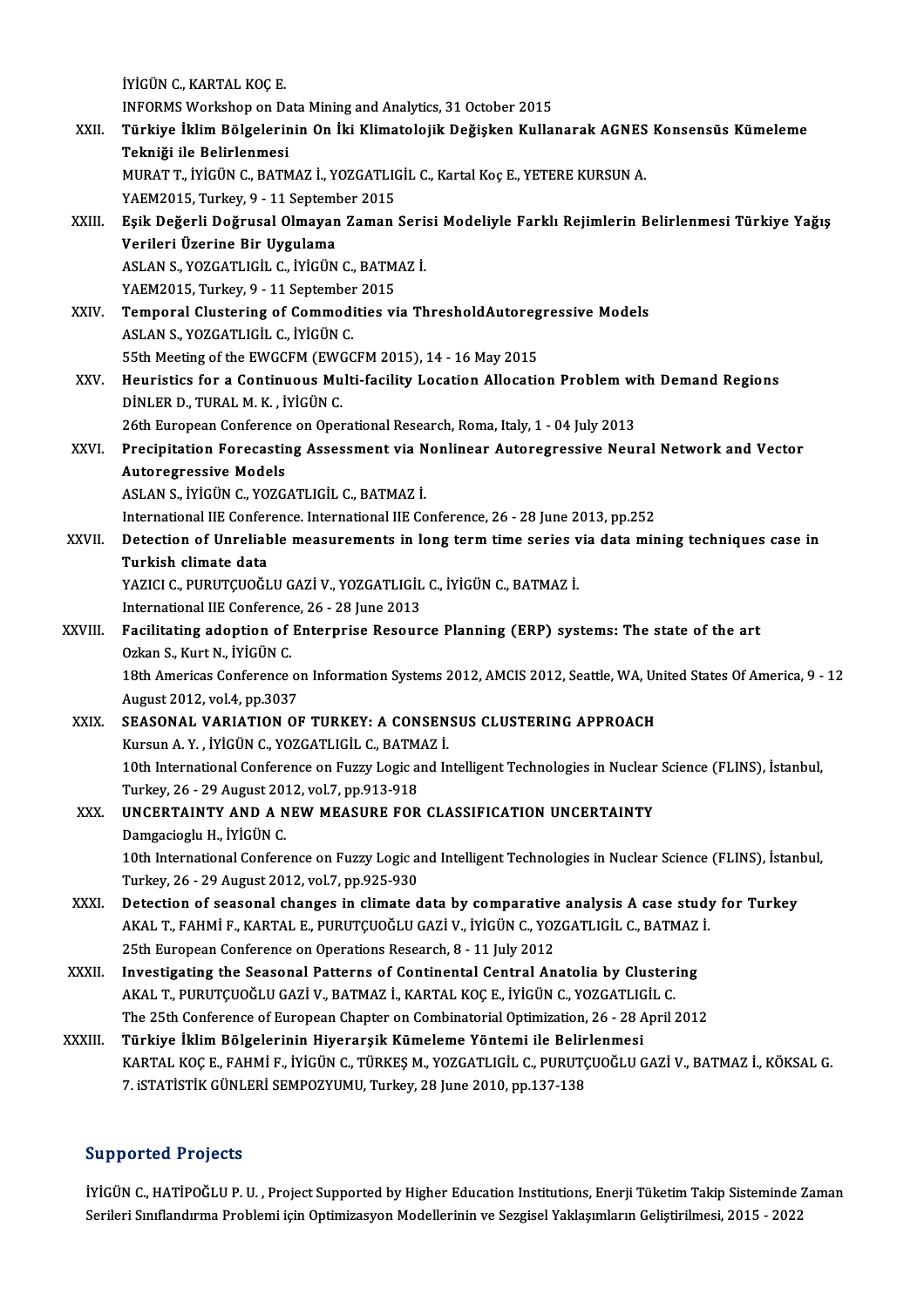İyigün C., Uzelgencer A., TUBITAK Project, Bulut Bilişim Tabanlı Anlık Raf - Stok Takibi Ve Elde Edilen Büyük Verinin Hızlı<br>Tankisel Üretim (Quisk Reenange Manufasturing - QPM) Kansamında Kullanılması, 2019 - 2019 İyigün C., Uzelgencer A., TUBITAK Project, Bulut Bilişim Tabanlı Anlık Raf - Stok Takibi Ve Elde Ed<br>Tepkisel Üretim (Quick Response Manufacturing - QRM) Kapsamında Kullanılması, 2018 - 2019<br>İvigün C. Gürel S. Duames Tek E. İyigün C., Uzelgencer A., TUBITAK Project, Bulut Bilişim Tabanlı Anlık Raf - Stok Takibi Ve Elde Edilen Büyük<br>Tepkisel Üretim (Quick Response Manufacturing - QRM) Kapsamında Kullanılması, 2018 - 2019<br>İyigün C., Gürel S., D Tepkisel Üretim (Quick Response Manufacturing - QRM) Kapsamında Kullanılması, 2018 - 2019<br>İyigün C., Gürel S., Dusmez Tek E., TUBITAK Project, Mağazalar Arası Transfer Optimizasyonu , 2017 - 2019<br>İyigün C., Çavuş Ö., Tanri İyigün C., Gürel S., Dusmez Tek E., TUBITAK Project, Mağazalar Arası Transfer Optimizasyonu , 2017 - 2019 İyigün C., Çavuş Ö., Tanrisever F., Yilmaz M., TUBITAK Project, Türkiye Elektrik Piyasası'nda Yatırım ve Ticaret Karar<br>Destek Sistemi, 2018 - 2018<br>YOZGATLIGİL C., ASLAN S., İYİGÜN C., Project Supported by Higher Education Destek Sistemi, 2018 - 2018<br>YOZGATLIGİL C., ASLAN S., İYİGÜN C., Project Suppor<br>Fiyat İndeksi/İndeksleri Oluşturulması, 2016 - 2017<br>İvigün G. Dogan T. TUPITAK Project, SEAS Smart Ene YOZGATLIGİL C., ASLAN S., İYİGÜN C., Project Supported by Higher Education Institutio<br>Fiyat İndeksi/İndeksleri Oluşturulması, 2016 - 2017<br>İyigün C., Dogan T., TUBITAK Project, SEAS Smart Energy Aware Systems, 2014 - 2015<br>S Fiyat İndeksi/İndeksleri Oluşturulması, 2016 - 2017<br>İyigün C., Dogan T., TUBITAK Project, SEAS Smart Energy Aware Systems, 2014 - 2015<br>SÜRAL H., İYİGÜN C., GÜREL S., Project Supported by Higher Education Institutions, Şehi İyigün C., Dogan T., TUBITAK Project, SEAS Smart Energy Aware Systems, 2014 - 2015 SÜRAL H., İYİGÜN C., GÜREL S., Project Supported by Higher Education Institutions, Şehir Lojistiği için Lisans<br>Araştırmaları, 2014 - 2015<br>İYİGÜN C., Project Supported by Higher Education Institutions, Olasılıklı Uzaklık Kü Araştırmaları, 2014 - 2015<br>İYİGÜN C., Project Supporte<br>Uygulamaları, 2011 - 2013<br>Petmar İ. Versatlısıl C. İttis Uygulamaları, 2011 - 2013<br>Batmaz İ., Yozgatlıgil C., İyigün C., Purutçuoğlu Gazi V., Köksal G., Project Supported by Higher Education Institutions, Veri Madenciliği Yöntemleri ile Türkiye İklim Bölgelerinin Yeniden Belirlenmesi, 2010 - 2010

#### Contractual Researches

İYİGÜNC.,WebTabanlıGerçekZamanlıTalep ve FiyatTahminPlatformuGelistirilmesi,2013 -2013 İYİGÜN C., E-Ticaret Servis ve Sistem Test Süreçleri, 2013 - 2013

#### Activities in Scientific Journals

Annals Of Operations Research, Editor, 2019 - Continues

#### Memberships / Tasks in Scientific Organizations

INFORMS International Activities Committee, Board Member, 2017 - Continues, United States Of America Yoneylem Arastirmasi Dernegi, Board Member, 2011 - Continues, Turkey INFORMS International Activities Committee , Board Member, 2017 - Continues, United<br>Yoneylem Arastirmasi Dernegi, Board Member, 2011 - Continues, Turkey<br>INFORMS Data Mining Section, Board Member, 2017 - 2020, United States Yoneylem Arastirmasi Dernegi, Board Member, 2011 - Continue<br>INFORMS Data Mining Section, Board Member, 2017 - 2020, Uni<br>Yoneylem Arastirmasi Dernegi, Secretary General, 2013 - 2017 Yoneylem Arastirmasi Dernegi, Secretary General, 2013 - 2017<br>Scientific Refereeing

COMPUTERS&OPERATIONSRESEARCH,SCI Journal,November 2020 Beforminne Tierer Benng<br>COMPUTERS & OPERATIONS RESEARCH, SCI Journal, November 2020<br>TUBITAK Project, 3501 - National Young Researcher Career Development Program, Middle East Technical University, COMPUTERS & OP<br>TUBITAK Project, 3<br>Turkey, July 2020<br>TURITAK Project 3 TUBITAK Project, 3501 - National Young Researcher Career Development Program, Middle East Technical University,<br>Turkey, July 2020<br>TUBITAK Project, 3501 - National Young Researcher Career Development Program, Middle East Te Turkey, July 2020<br>TUBITAK Project, 3501 - National Young Researcher Career Development Program, Middle East Technical University,<br>Turkey, May 2020 TUBITAK Project, 3501 - National Young Researcher Career Development Program, Middle East Technical University,<br>Turkey, May 2020<br>TUBITAK Project, 3501 - National Young Researcher Career Development Program, Middle East Tec Turkey, May 2020<br>TUBITAK Project, 3<br>Turkey, May 2020<br>COMBUTERS & OB TUBITAK Project, 3501 - National Young Researcher Career Developme<br>Turkey, May 2020<br>COMPUTERS & OPERATIONS RESEARCH, SCI Journal, September 2019<br>ANNALS OF OPERATIONS RESEARCH, SCI Journal, August 2019 Turkey, May 2020<br>COMPUTERS & OPERATIONS RESEARCH, SCI Journal, September<br>ANNALS OF OPERATIONS RESEARCH, SCI Journal, August 2019<br>COMPUTERS & OPERATIONS RESEARCH, SCI Journal, August 201 COMPUTERS & OPERATIONS RESEARCH, SCI Journal, September 20<br>ANNALS OF OPERATIONS RESEARCH, SCI Journal, August 2019<br>COMPUTERS & OPERATIONS RESEARCH, SCI Journal, August 2019<br>FURO Journal on Computational Optimization, Journ ANNALS OF OPERATIONS RESEARCH, SCI Journal, August 2019<br>COMPUTERS & OPERATIONS RESEARCH, SCI Journal, August 2019<br>EURO Journal on Computational Optimization, Journal Indexed in ESCI, May 2019<br>EURO Journal On Computational COMPUTERS & OPERATIONS RESEARCH, SCI Journal, August 2019<br>EURO Journal on Computational Optimization, Journal Indexed in ESCI, May 2019<br>EURO Journal On Computational Optimization, Journal Indexed in ESCI, March 2019<br>FUROPE EURO Journal on Computational Optimization, Journal Indexed in ESCI, May 201<br>EURO Journal On Computational Optimization, Journal Indexed in ESCI, March 2<br>EUROPEAN JOURNAL OF OPERATIONAL RESEARCH, SCI Journal, January 2019<br> EURO Journal On Computational Optimization, Journal Indexed in ESCI, March 2019<br>EUROPEAN JOURNAL OF OPERATIONAL RESEARCH, SCI Journal, January 2019<br>EURO Journal on Computational Optimization, Journal Indexed in ESCI, Decem